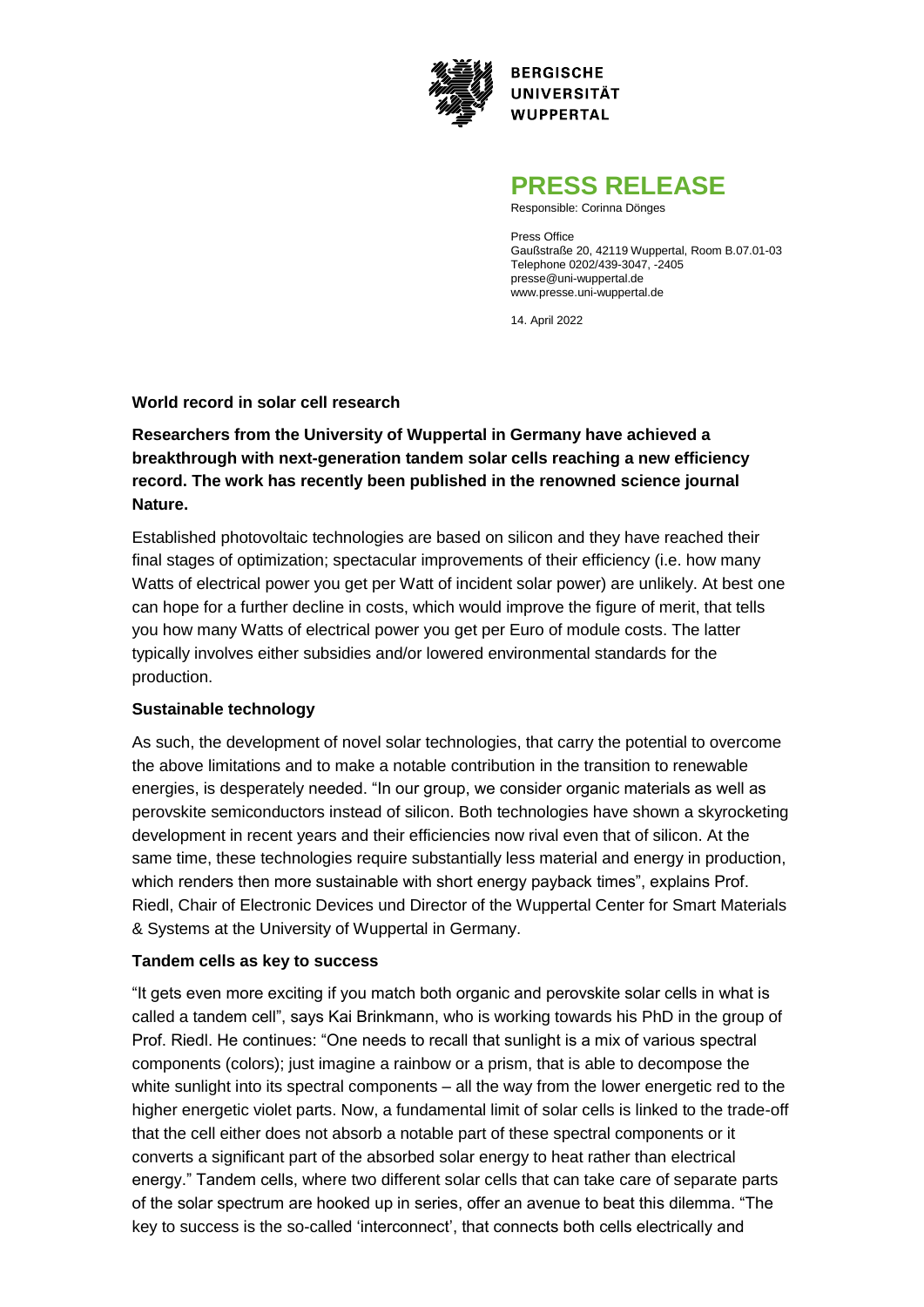optically. As a rule of thumb, you can say: 'the thinner the interconnect the better'", explains Tim Becker, who has specialized on these interconnects as a PhD student in the group of Prof. Riedl. "To keep the losses as low as they can possibly be, we use ultra-thin layers of indium oxide as interconnect. With a thickness of only 1.5 nanometers it is so thin, one could be tempted to get to know every single atom in the layer personally", says Becker. The enabling technology behind all this is atomic layer deposition, a coating technology the group of Prof. Riedl has been researching for several years.

"A major part of the success is the network of partners, specifically from the Universities of Cologne, Potsdam, Tübingen, the Helmholtz Center in Berlin, and the Max Planck Institut für Eisenforschung in Düsseldorf, whose broad expertise helped to remove critical roadblocks on the way that finally led us to perovskite/organic tandem solar cells with an efficiency of 24 per cent – a new world record for this kind of tandem! The close collaboration and the funding within the priority programme of the Deutsche Forschungsgemeinschaft (DFG) on perovskite semiconductors (SPP 2196) were of particular importance", says Riedl.

#### **What comes next?**

Brinkmann does not plan to rest on laurels: "At the time we started this project, perovskite/organic tandems were just around 20 per cent efficient. We are now at 24 per cent and simulations show that our concept should allow us to reach efficiencies even beyond 30 per cent."

These efficiency levels are nowadays found only in solar cells that are used in space applications, such as in the recently deployed Mars drone 'Ingenuity'. Prof. Riedl: "Different to here on earth, for space applications high efficiency and low weight are more important than the costs. Our work hopefully contributes to a scenario where solar cells with similarly high efficiencies but at a fraction of the costs will become available for terrestrial use."

Original article: *Perovskite - [organic tandem solar cells with indium oxide interconnect](https://www.nature.com/articles/s41586-022-04455-0/)*

Funding:



Deutsche Forschungsgemeinschaft German Research Foundation

*This work received partial funding by the Deutsche Forschungsgemeinschaft (DFG) (Grant No. RI1551/15-1 and RI1551/12-1)* 



*Further this project has received funding from the European Union's Horizon 2020 research and innovation programme under grant agreement No. 951774 (FOXES)*

## **Contact:**

Prof. Dr. Thomas Riedl Chair of Electronic Devices and Wuppertal Center for Smart Materials & Systems E-Mail [t.riedl@uni-wuppertal.de](mailto:t.riedl@uni-wuppertal.de)